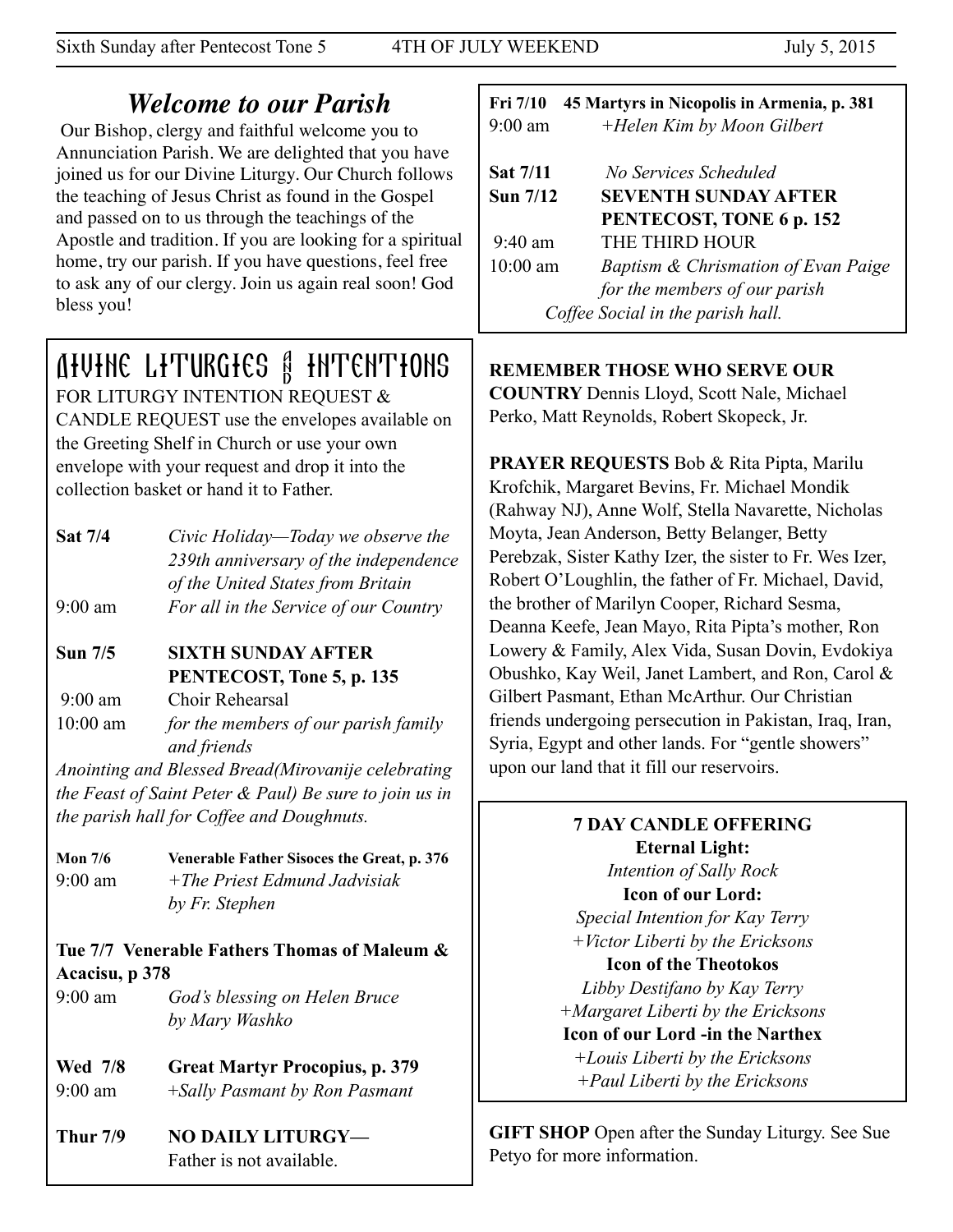**THANK YOU DEPARTMENT** to the gentlemen who cleaned and repainted the Parish Hall exterior doors. To the faithful counters, the ushers and cantors.

# **Parish Calendar & Upcoming Events**

**Sun 7/12 BAPTISM & CHRISMATION- Evan Paige** 10:00 am Divine Liturgy

**Mon 7/20 FEAST OF SAINT ELIJAH THE GREAT PROPHET**- simple holy day 9:00 am Divine Liturgy

**7/30 Friday-8/2 Sunday ALIVE IN CHRIST 2015**  Spiritual Retreat for young men and boys. Palomar Christian Conference Center in Palomar Mountain, CA.

**TRANSFIGURATION OF OUR LORD, Solemn Holy Day** Wed 8/5 Vesper/Liturgy…………………..7:30 pm Thu 8/6 Divine Liturgy……………………9:00 am

**Fri 8/7- Sun 8/9 16TH ANNUAL PILGRIMAGE** in honor of Our Lady of Perpetual Help at St. George Parish in Olympia, Washington. For information **[www.olphshrine.com](http://www.olphshrine.com)**

#### **DORMITION OF THE THEOTOKOS, HolyDay of Obligation Blessing of Flowers**

Fri 8/14 Vesper/Liturgy……………………7:30 pm Sat 8/15 Divine Liturgy……………………9:00 am

# **HALL PROJECTS**

- **1)** Replace the asphalt tile floor in the parish hall. It is a safety problem that needs to be addressed. Bids about \$8,000.00
- **2)** Parking lot lights need replacing.
- **3)** Water stains on ceiling tiles in the school and hall areas need painting.

# **SPECIAL ANNOUNCEMENTS**

- 4) We have many photographers in our parish, just look at them all when a picture moment if taking place. Please, please send a copies of your parish pictures to the parish office for publication in our Light of the West Eparchial Newsletter.
- **5)** *Note from Nicole Perlman: Anyone interested in being a crafter will know*

*by now, but what the parishioners could benefit from knowing is that a large amount of volunteers will be needed.* 

*Last year, we needed help with set up and food preparation before the event, event day help and after event break down. So, if people can save the date, it would be wonderful. Thank you,*

Here at Annunciation September 26, Saturday from 9:00 am to 4:00pm. Local crafters and artist, food sale, jams, baked goods, raffle, balloon animals, books sale. Open to the Public—Church tours 11am till 2pm.

Contact: Nicole at 714-906-9630 [anaheimcraftfair@gmail.com](mailto:anaheimcraftfair@gmail.com)

### **READER/CHOIR REHEARSAL SCHEDULE 7/05** *REHEARSAL* **9:00 - 9:45 am**

Steve Kopko Rom. 12: 6-14

**7/12/ 3rd** *Hour* **9:40 am**

 Jon Weil Rom. 15: 1-7 See our Cantor Bob Pipta for more information or if you want to join our school of cantors & readers.

# **COFFEE SOCIAL HOST** Thank you!

JULY: The Weil & Kamenbley Families AUGUST: The Yarosik Family

#### **TITHING AND ATTENDANCE REPORT June 28**

Attendance: Sun: 10:00 am 95 Souls Adult Tithes : \$3,754.00 Youth Tithes: \$13.25 Candles: \$100.00 Peter's Pence Collection: \$185.00 Principle Reduction: \$695.00 Craft fare: \$105.00 Recycling: \$9.72 Thank you for your support and love for our Parish.

**DON'T FORGET YOUR PARISH** when you go on your well deserved vacation, please don't forget to support our parish. We depend on your contributions and offerings of love. Thank you for remembering our parish.